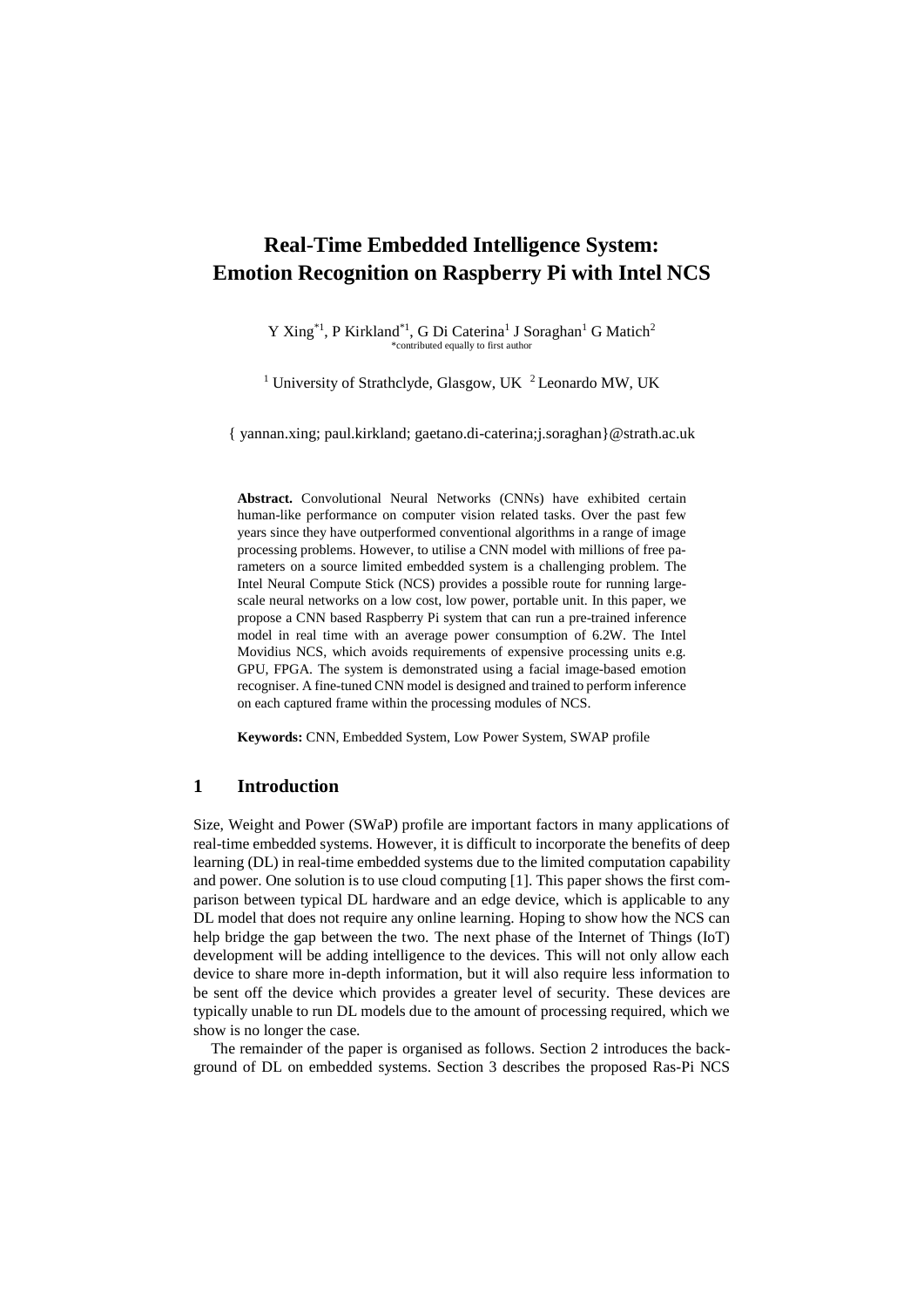system with details on system configuration working with a very simple self-designed CNN based on public emotion recognition dataset. The runtime speed and power consumption of system are presented in Section 4and compared to several DL evaluation platforms. Section 5 concludes the paper.

# **2 Background**

Advances in Smart devices and Internet of Things have led to a plethora of devices with the potential to have real-time embedded intelligence. As traditional DL research concentrated on GPUs, the focus was on computational runtime, accuracy and not power use [2]. However, low powered edge devices are an important area of research.

Nvidia to date has arguably the most popular embedded DL devices with the Jetson range. With the NVidia Jetson range TK1, TX1 and TX2 have featured in up to 1,000 research publications (Google Scholar Search) in a broad range of applications [3-5]. Benchmarks compared to PCs have shown there are good use cases for these devices, with power savings of 15-30 times, with a reduction in throughput by one-tenth, a net increase of 5-15 times [6].

Other chip manufacturers have introduced their own version of low powered embedded DL accelerators, such as Qualcomm with their Snapdragon Neural Processing Engine and Intel with both their Nervana Neural Network Processor and the device featured in this paper, the Movidius Myriad Visual Processing Unit (in the form of the Neural Compute Stick). Pena et.al [7] presented the first benchmarking results of the NCS, Raspberry Pi 3, and the Intel Jolue 750x development board. All tests are measuring the amount of time taking and power used to complete one pass of the network, with the NCSs results being averaged over both boards. It also showed how the different systems handled a variety of differing complexity networks. Figure 1 gives an illustration of the design system. The NCS, Webcam and Power Bank are connected via USB, while the touchscreen is connected via the GPIO pins to the Raspberry Pi. The actual system showing how all the components are connected and how the UI appears on the screen are shown on the right of Fig. 1.



**Fig. 1.** The Raspberry Pi – NCS System.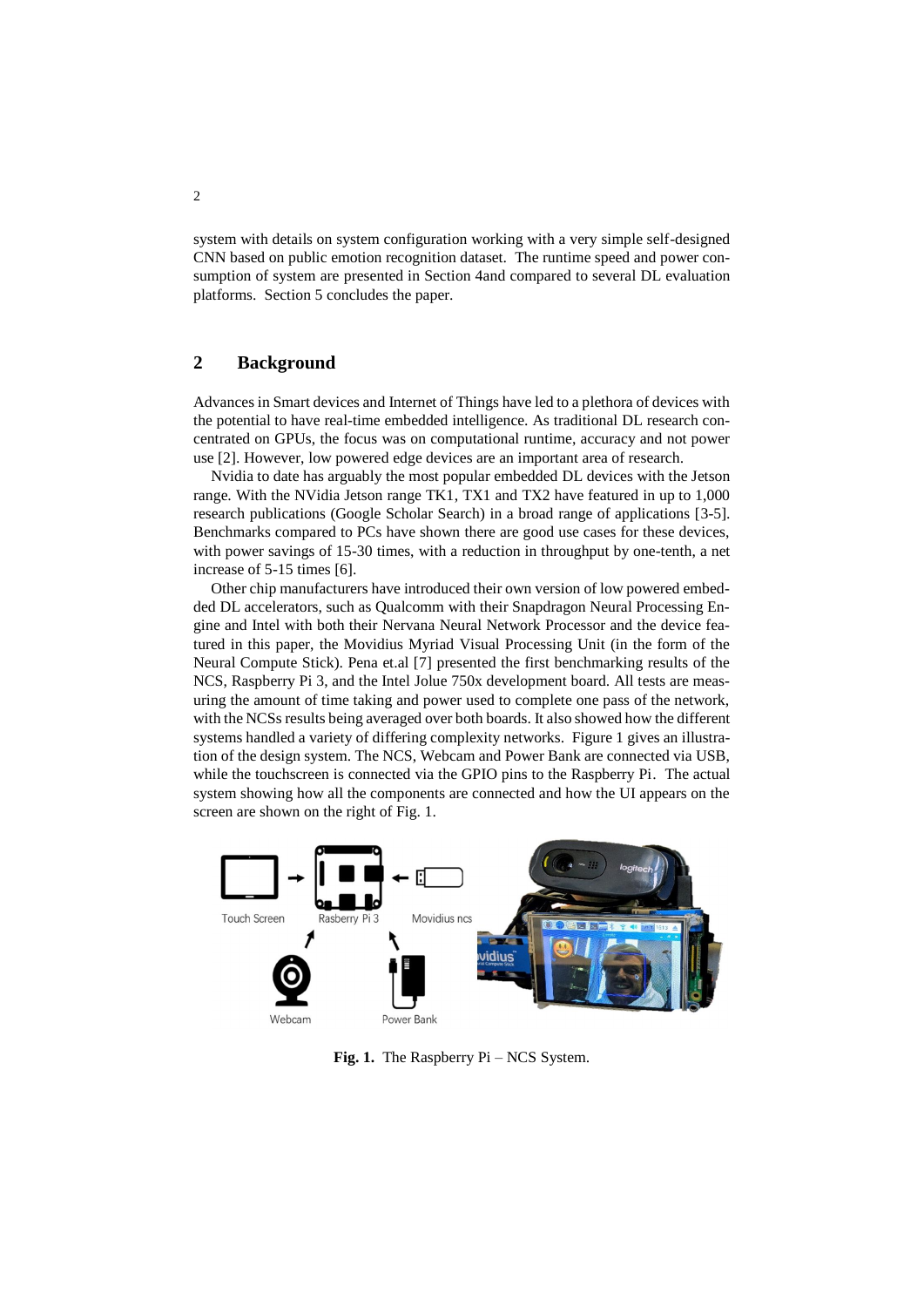### **3 The System**

As is shown in Fig.1 a Raspberry Pi 3 model B development board with 40 GPIO pins and four USB2.0 ports is used as the main processing unit in the proposed system. The power of board is supplied by a 5V/2A mobile DC power bank to make the whole system fully portable. The Raspberry Pi contains a 1.2 GHz 64-bit quad-core ARM Cortex-A53 CPU with 1GB of RAM, running standard RASPBIAN Jessie desktop OS that supports required Python programming environment for the Intel NCS SDK to run in API mode. A Logitech C270 HD (720p) webcam is used via one USB2.0 port to provide desired video input. A 3.5" TFT touchscreen is set to satisfy general user interaction and visualising the online-processing results. The Intel NCS is used exclusively for the neural network model, with the information being transferred over the USB interface.

#### **3.1 The CNN for Emotes**

The architecture of the network had to be a reduced and cut down version of the state of the art architectures, as the inference models that are runnable on the NCS cannot resolve the unknown placeholders/variables. Very often these placeholders are employed for training specific parameters but are not necessary for NCS inferencing. Before trying to compile the NCS model, the Tensorflow model can be trained to generate three saved model files: index file as model indexing, data file as the network parameters and meta file which contains the network structure. These files will be further used in the shrunken version of the network to generate another set of inference-only network models. The original network is reduced with dropout layers and training specific code removed which usually contains: reading/importing data, loss function and accuracy computation definition, placeholders except for the input tensor of the network etc. The name for the input and output layer always requires to be set to make sure the compiler is easier to determine and recognise from the structure of the network.





The facial based emotional recogniser network illustrated in Fig.2 contains a total of 6 layers: 2 convolutional, 2 pooling, and 2 fully-connected. The Rectified linear unit (ReLU) activation function [8] is employed for each layer. The CNN inputs are grayscale 48x48 images and followed by 2 convolutional layers with 32 and 64 filters with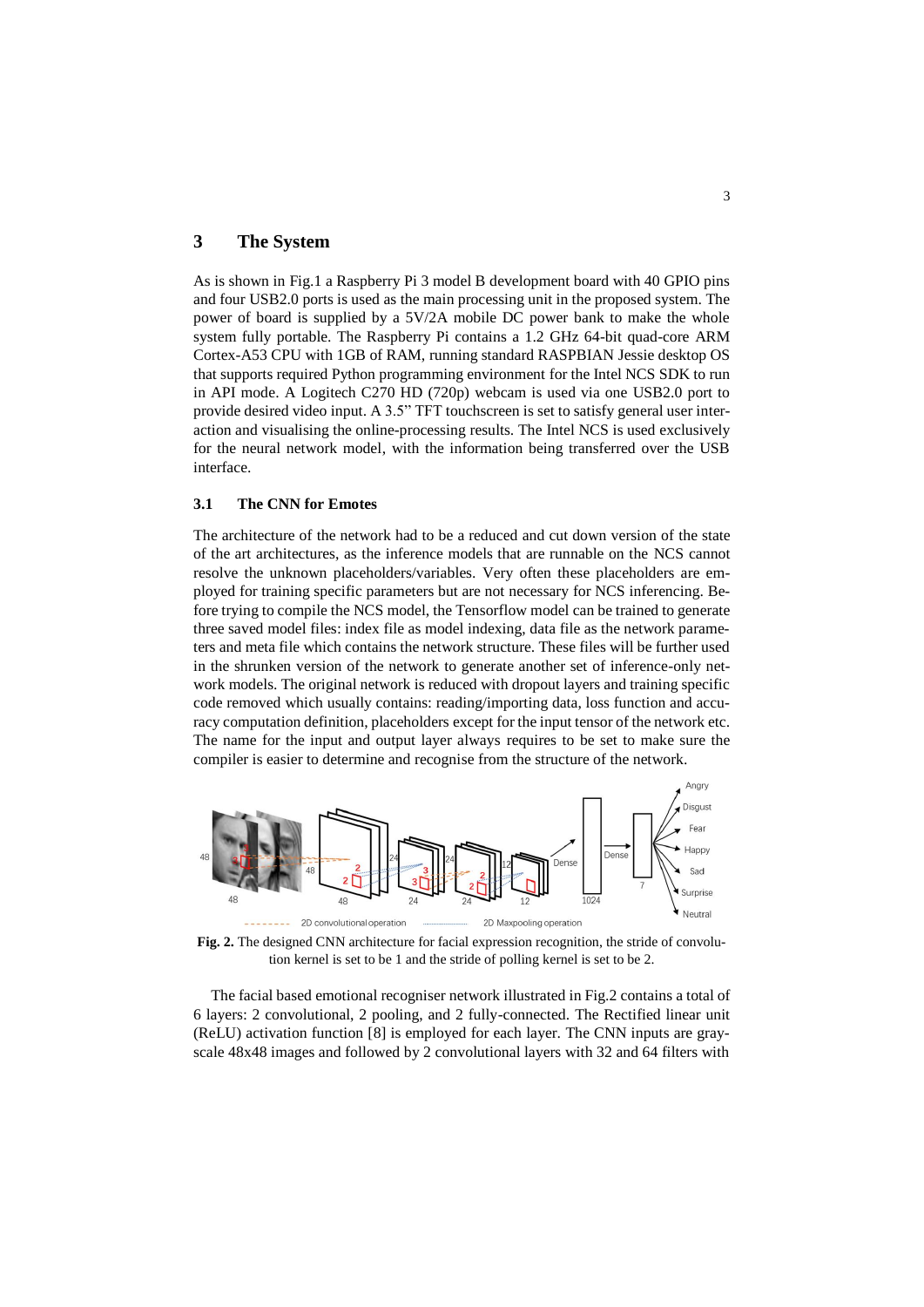the size of both being 3x3. The convolution operation in each layer is set to be 1-pixel strides with the same padding. The max-pooling layers with 2x2 kernel size is placed behind each convolutional layer to perform a subsampling for feature maps from the previous layer. The final stage is a fully connected dense layer with 1024 neurons, the network output layer is comprised of 7 neurons performing the softmax[9] calculation which indicates the number of facial emotions.

**Training phase.** The training data utilises the FER2013 database [10]. According to the results from previous work, we consider that the order of the original dataset represents an unbalanced training set., which can lead to obvious overfitting and underfitting issues. We randomly initialised the order of the originally given dataset as well as correspond labels and split it into required data batches. The learning of the CNN employed the backpropagation incorporating cross-entropy as target loss function and the Adam stochastic optimiser [11]. In order to prevent the network suffering from overfitting, the Ridge Penalisation (L2 regularisation) is implemented among the cross-entropy function. The dropout technique [12] also well known as an effective regularisation to prevent network overfitting. In the training phase, the fully connected layer is set to randomly dropout with rate 0.5.

**Result.** The designed convolutional network was validated on the self-defined (shuffled) testing set and validation set. The Extended Cohn-Kanade( $CK+$ ) [13] dataset was also used to evaluate the actual performance of the network with the same model which trained by the FER2013 dataset. After 100 epochs the model converged at 90.99% testing accuracy and 87.73% validation accuracy based on the shuffled FER2013 dataset. The model showing a 70.51% test accuracy on the CK+ dataset with a very good performance in recognising happy with 100%, supervised with 92% and neutral with 84%. The confusion matrix on the FER2013 test set shows nearly perfect accuracy on each emotion.

### **3.2 Embedded Device**

The Raspberry Pi 3 was the chosen flexible platform for this work. As a Linux microcomputer, it can run a multitude of programs similar to a Desktop PC. In our problem, it needed to be able to run the Tensorflow deep learning environment and the full Intel NCS SDK (although we are only going to utilise and use the API to save on space). This approach makes use of the Raspbian stretch desktop OS while utilising another 18 libraries. Along with API, the emotion recognition system makes significant use of two other important libraries, OpenCV [14], an open source computer vision library that is used for the Haar cascade face detection function and to display the live emotion recognition feed to the display. The decision to use the inbuilt Haar cascade was due to the speed at runtime compared to similar models, once optimised, for example, the dlib [15] libraries Histogram of Gradients (HoG) face detector. The Haar classifier was able to produce a robust detection of a face at 3-4x the speed of the HoG classifier. The Haar classifier is known to be the faster and less accurate classifier but proves to be robust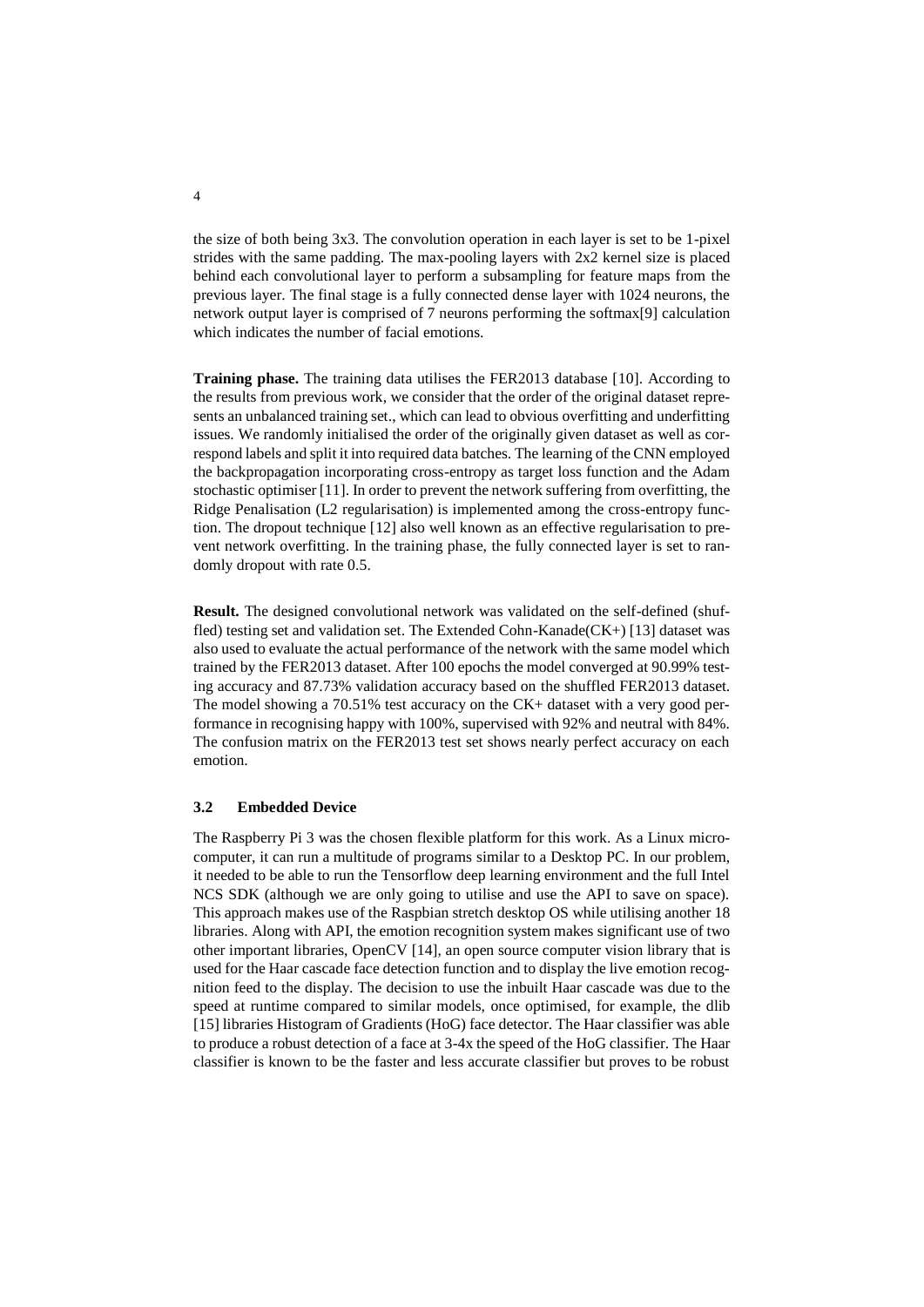enough as the face cropper within this system. The well-established Multi-Task Cascaded Convolutional Network (MTCNN) [16] deep learning approach to face detection and alignment was also tested, as a recent implementation had appeared on the NCS GitHub page called the NCS App Zoo. This network requires the use of a further 2 Intel NCS units to run but would allow an end-to-end deep learning approach to the emotion recognition. However, due to the bounding box regression stages of the network, it proved to be slower with an average runtime similar to that of the dlib HoG classifier.

The other important library to ensure real-time operation is imutils [17]. This convenience library helps with a significant speed up with one of the bottleneck areas of image acquisition. Compared to the OpenCV function, the imutils function utilises the multi-threading of the Raspberry Pi's quad-core processor having a function able to collect the image from the webcam as soon as it is available and then store it to a queue of images. The result is the time taken to acquire the next image reduces from 10s of milliseconds to 10s of nanoseconds.

#### **3.3 Intel NCS**

DL is appearing in an increasing number of mobile devices without the necessity for cloud computing. The NCS used in this paper is from chipmaker Intel's Movidius department, which incorporates one Myriad 2 machine vision processing unit into a small USB stick, Movidius announced that it delivers more than 100 gigaflops of performance. It can locally run neural networks inference model using Caffe and Tensorflow framework. A general development process of NCS based embedded system is illustrated in Fig 3. The training process does not need to utilise the NCS stick or SDK but only standard DNN development on a desktop PC. Using the software SDK of the NCS, the user should subsequently perform training, profiling, tuning and compiling a DNN model on the NCS and a PC that runs x86 64bit ubuntu 16.04 OS. The provided SDK can check the validity of designed DNN and API for python and C languages. After that, any developer system (e.g. a raspberry pi) that runs a compatible OS with neural compute API can accelerate neural network inferences.



**Fig. 3.** Illustration of using the Intel NCS to develop for a DNN based embedded system

### **4 Evaluation**

This section looks at the running of the emotion recognition program and delivers the results in terms of processing time. The Raspberry Pi 3 is compared against two other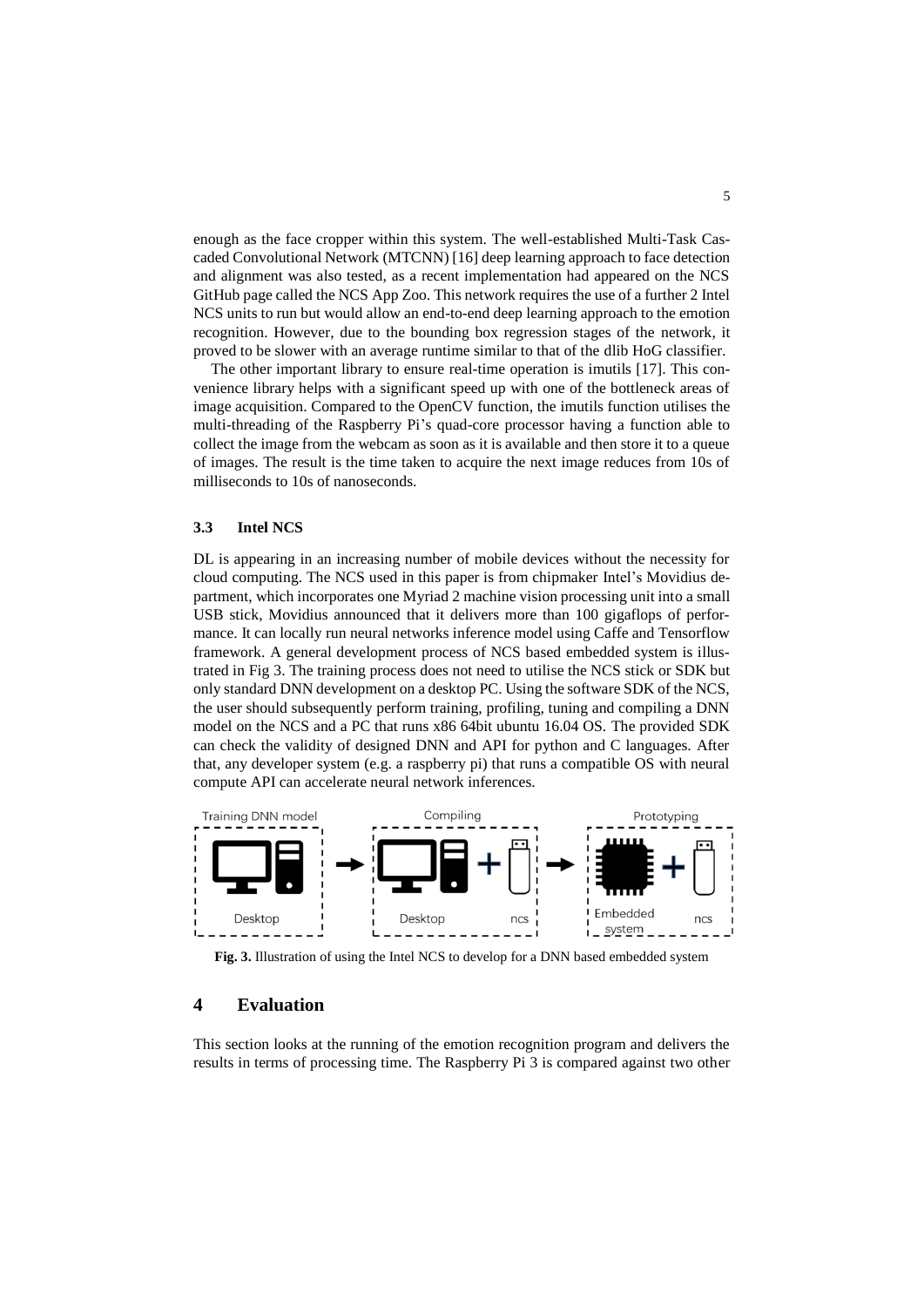devices running the same application both running Ubuntu 16.04. An Alienware 15 Laptop with an Intel i7 6820HK Quad-core CPU @ 2.7 GHz with 16GB of RAM and a GTX 980m GPU. The other machine was a Desktop PC with an AMD Ryzen 1700X Octa-core CPU @ 3.4GHZ with 32GB of RAM and a GTX 1080Ti., with the added measure of how much power is being used to deliver the results.

#### **4.1 Real Time Running on Pi**

The actual system with all devices is illustrated in Fig.1. Fig. 4 shows runtimes, for 10 runs of the code averaged, each running for 300 frames. The times for the non-deep learning parts are combined and averaged so as not to influence the overall results as only minor fluctuations appear between runs. Fig. 4, breaks down the timing into sections:

- *Camera Read* the time taken for reading an image from the camera
- *Image Show* the time taken to display the image onto the touchscreen with emotion emoji,
- *Haar Face Detection*-the time taken for the detector to crop the image around a found face
- *Inference Runtime* the time taken for the CNN model to run and
- *Loop Runtime* the total time taken to process one image of the video capture.

The graph highlights which parts of the process are slow, especially on an embedded device, with the time axis given in a log format to allow for the differing magnitudes of time taken for different tasks to be represented equally. Only one section differs from the previously mentioned arrangement which is the R-Pi (opt) which is the optimised version to allow the system to run in true real-time (sub 33ms), while still displaying the camera feed to the user. Modifications included running the Haar face detector only every 3rd frame. Also removing the emoji image to the image displayed on the device and instead, printing the emotion to the terminal. This resulted in a saving of 20 and 12 milliseconds respectively. Therefore, while the Pi with NCS can run at 14fps (66ms) the optimised code can run at 30fps (33ms), both of which can be classed as real-time, though the latter is obviously the preferred to perceive smooth motion on the video feed. Meanwhile, the Laptop and PC can output 142-167 fps (7 and 6ms respectively), though to do so they consume a considerable amount more power which is typically an undesired trait for an embedded device.

### **4.2 Benchmarking**

Fig. 4, shows a significant speed up for the other processes in the application, with the GPUs managing to run the TensorFlow models with the fastest time as expected. A better comparison though is to see how the systems perform in terms of Inference per Second per Watt, which would be an important factor to consider with a minimal SWaP profile. Table 1 shows how the results for the 6 system types, with the new value given the term RP (Run-Power is the coefficient - inference/second/Watt).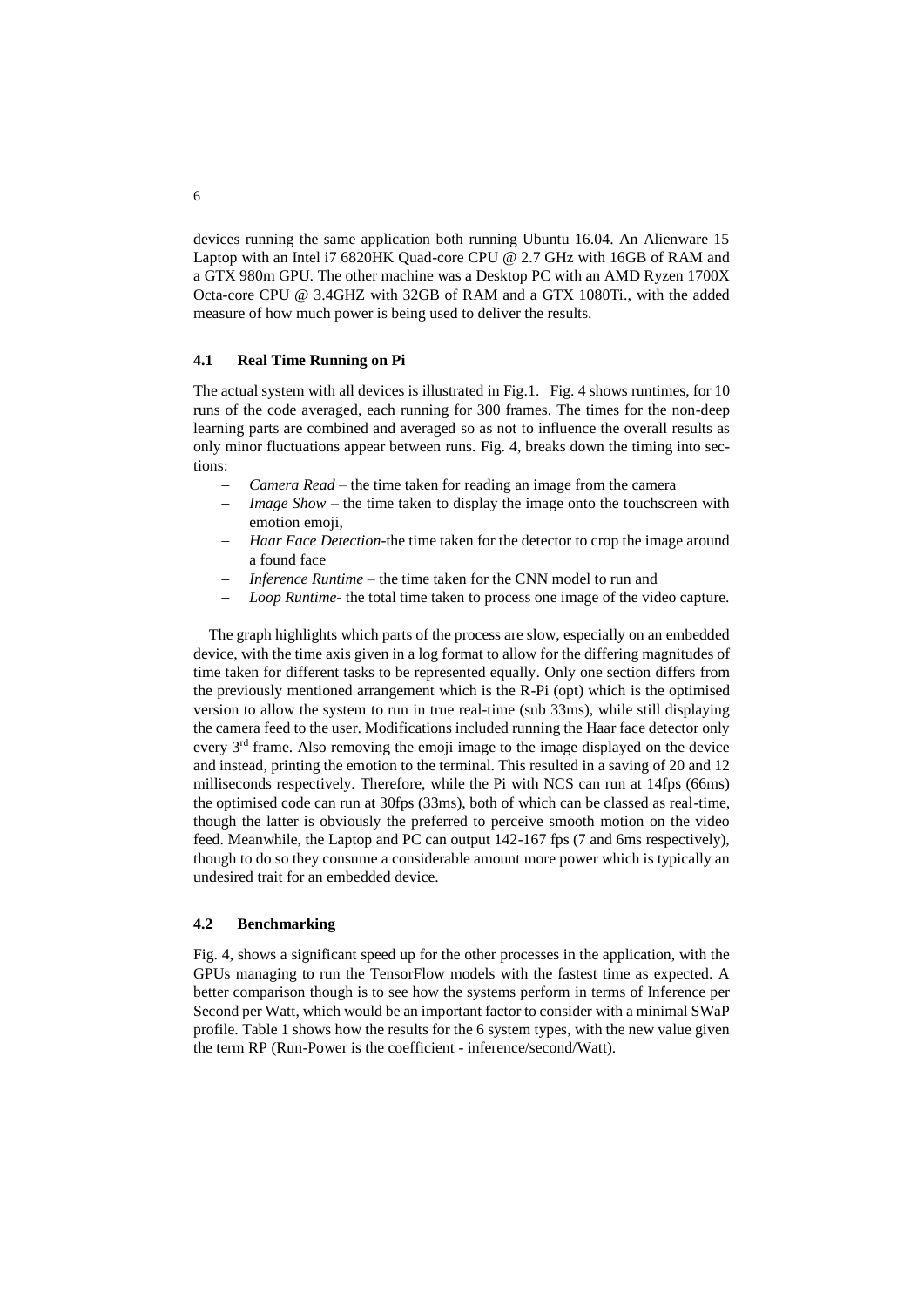

**Fig. 4.** Chart of Results showing each device's running time for the given section

**Table 1.** Results of power related inferences.

| System                 | Time (ms)    | Power (watt) | $RP$ (inf/s/W) |
|------------------------|--------------|--------------|----------------|
| $R-Pi (+ NCS)$         | 45.26 (7.57) | 5(6.2)       | 4.42 (21.31)   |
| Intel CPU $(+$ GPU $)$ | 1.92(1.04)   | 45 (167)     | 11.57(5.76)    |
| $AMD CPU (+ GPU)$      | 1.30(0.73)   | 95 (345)     | 8.10 (3.97)    |

The results of the final experiment show that the Intel NCS given its low power usage of 1.2W, rates highly when given these SWaP constraints. Which vary per application in many of the DL use cases of Robotics, Human-Computer Interaction, Healthcare Application and several other Autonomous Systems. Given size and weight or even cost as extra parameters, the NCS would perform even higher than shown.

# **5 Conclusion**

This paper presented a novel design concept, that shows how the Intel NCS device can help to bring state of the art DL to low powered edge devices. The combination of Raspberry Pi and NCS demonstrated the potential of these devices to help carry out complex image processing in real time similar to the Nvidia Jetson, the Intel NCS can be applied to almost any DL research area. This shows the ability of this low-cost inference model runner, to bridge the gap between current edge devices and desktop PCs for DL applications. With growing research into low powered embedded intelligence devices, this paper highlights the usefulness of this type of device.